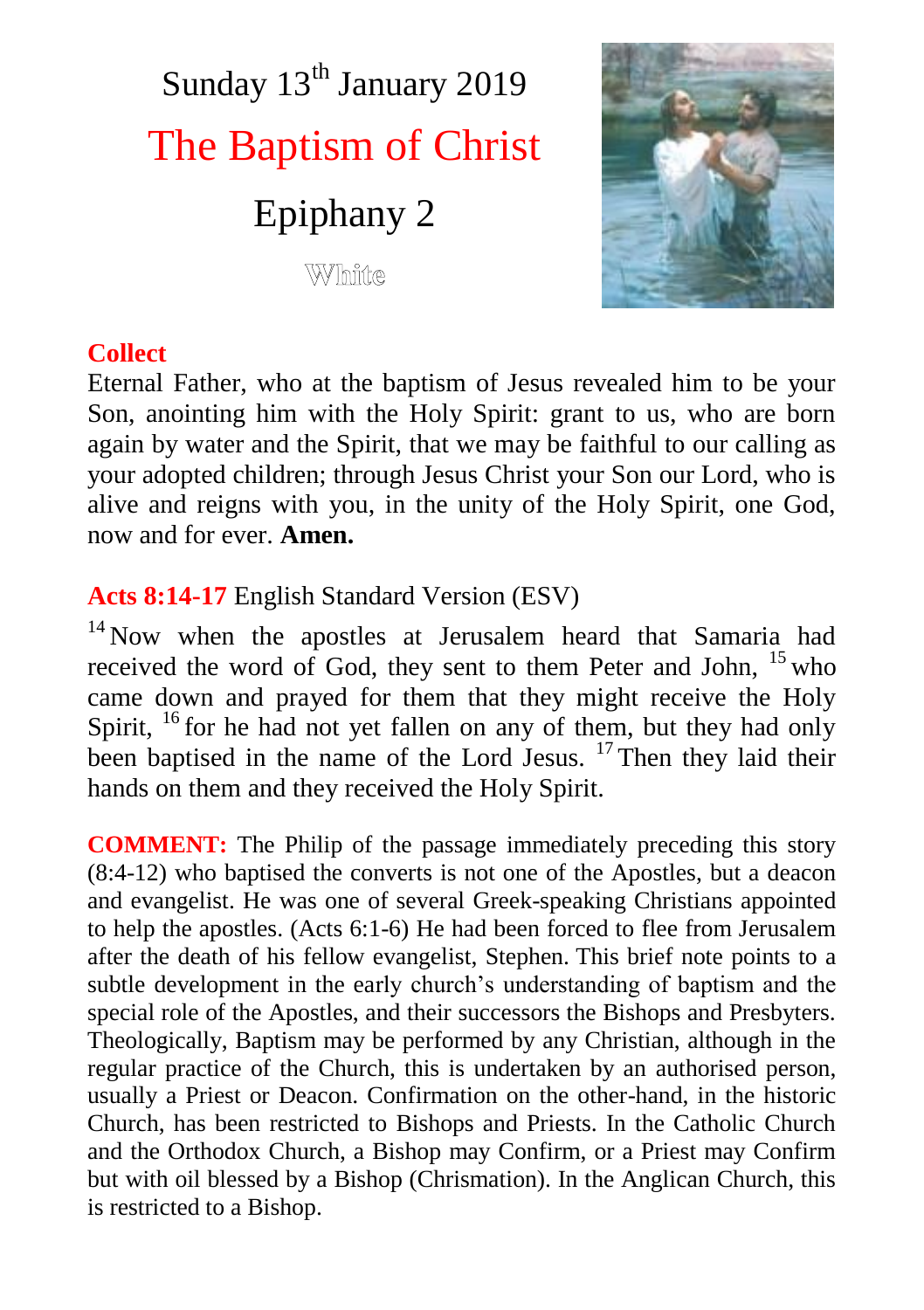## **Luke 3:1-17, 21-22** English Standard Version (ESV)

#### **John the Baptist Prepares the Way**

 $15$  As the people were in expectation, and all were questioning in their hearts concerning John, whether he might be the Christ, <sup>16</sup> John answered them all, saying, "I baptize you with water, but he who is mightier than I is coming, the strap of whose sandals I am not worthy to untie. He will baptize you with the Holy Spirit and fire. <sup>17</sup> His winnowing fork is in his hand, to clear his threshing floor and to gather the wheat into his barn, but the chaff he will burn with unquenchable fire."

 $^{21}$  Now when all the people were baptized, and when Jesus also had been baptized and was praying, the heavens were opened,  $^{22}$  and the Holy Spirit descended on him in bodily form, like a dove; and a voice came from heaven, "You are my beloved Son;<sup>[a]</sup> with you I am well pleased."<sup>[b]</sup>.

**Footnotes:** a. or *my Son, my* (or *the*) *Beloved*. b. Some manuscripts *beloved Son; today I have begotten you*.

**COMMENT:** Luke gives a much briefer account of Jesus' baptism than do the other gospels. It seems little more than an ending to his narrative about the ministry of John the Baptist. The essential details are the same. Luke records the actual baptism, the descent of the Spirit as a dove, and the divine blessing. There are, however, some significant aspects to this brief narrative. Baptism was common in the Jewish tradition and ritual bathing had great symbolic meaning for priests, Levites and Pharisees. If you were a gentile and wished to become a Jew, you were baptised. John preached repentance of sins and baptised those who responded, thereby acknowledging their sinfulness and being immersed in water as a sign of their cleansing. To the pious but arrogant Jew, John's call was an insult - it was tantamount to saying they were not Jews and needed to become Jews! Jesus felt the need to identify himself with all the people whom he intended to bring into a similar intimate fellowship with God. His messianic role had become that of a mediator. In other words, this one act symbolised his solidarity with all humanity and also his mission. The act also forms a kind of ordination for Jesus' ministry. One embarked on, his first challenge was facing temptation in the wilderness. The moment had come for him commit himself, to move out into a wider community than his carpenter shop in the small village of Nazareth. Henceforth he would make known to whomsoever would listen what was involved in a life lived totally within the reign of God's love, to live in such a way that people would see that Israel's messianic promise could only be fulfilled in such a totally committed life.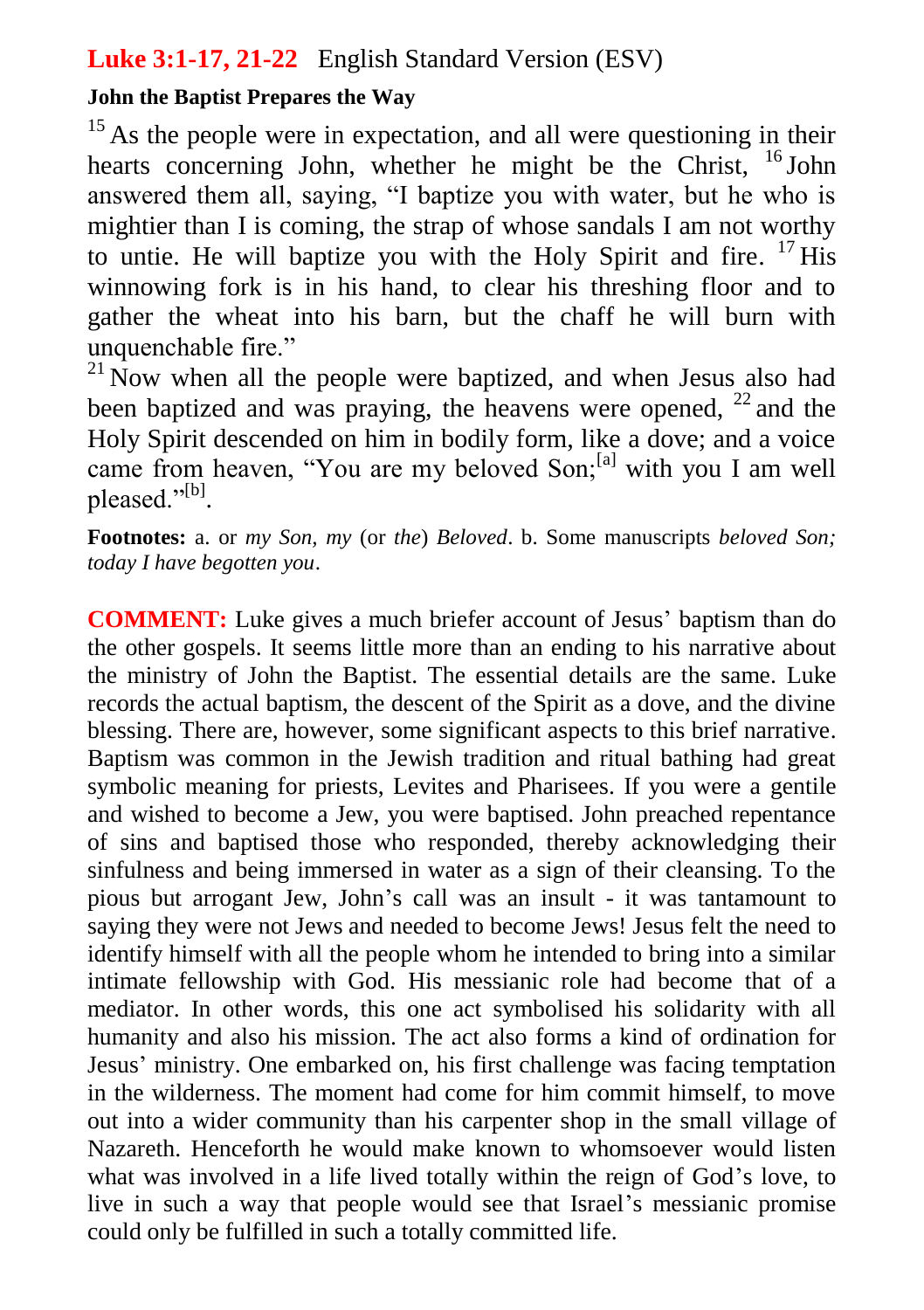**Psalm 29** *Afferte Domino* Grail Psalter

## R **The Lord will bless his people with peace.**

 $1$  O give the Lord, you sons of God, give the Lord glory and power; 2 give the Lord the glory of his name. Adore the Lord in his holy court.  $\mathbb{R}^7$ 

<sup>3</sup> The Lord's voice resounding on the waters, the Lord on the immensity of waters; <sup>4</sup> the voice of the Lord, full of power, the voice of the Lord, full of splendour.  $\mathbb{R}^7$ 

<sup>5</sup> The Lord's voice shattering the cedars, the Lord shatters the cedars of Lebanon; 6 he makes Lebanon leap like a calf and Sirion like a young wild ox. <sup>7</sup> (The Lord's voice flashes flames of fire.)  $\mathbb{R}^7$ 

<sup>8</sup> The Lord's voice shaking the wilderness, the Lord shakes the wilderness of Kadesh;

<sup>9</sup> the Lord's voice rending the oak tree and stripping the forest bare.  $\mathbb{R}^7$ 

<sup>3b</sup> The God of glory thunders.  $10$  In his temple they all cry: "Glory!" The Lord sat enthroned over the flood; the Lord sits as king for ever.  $\mathbb{R}^7$ 

 $11$  The Lord will give strength to his people, the Lord will bless his people with peace.  $\mathbb{R}^7$ 

**Glory be to the Father and to the Son and to the Holy Spirit, As it was in the beginning, is now, and ever shall be, world without end. Amen.** 

**COMMENT:** Have you ever stood in a safe place to watch the beautiful violence of a thunderstorm? Such an experience like that lay behind this early hymn of praise celebrating God's powerful presence in nature. Many elements drawn from the common, primitive cosmology of the Near East have found their way into this song. Divine victory over chaos determines the natural processes of creation according to the LORD's command and